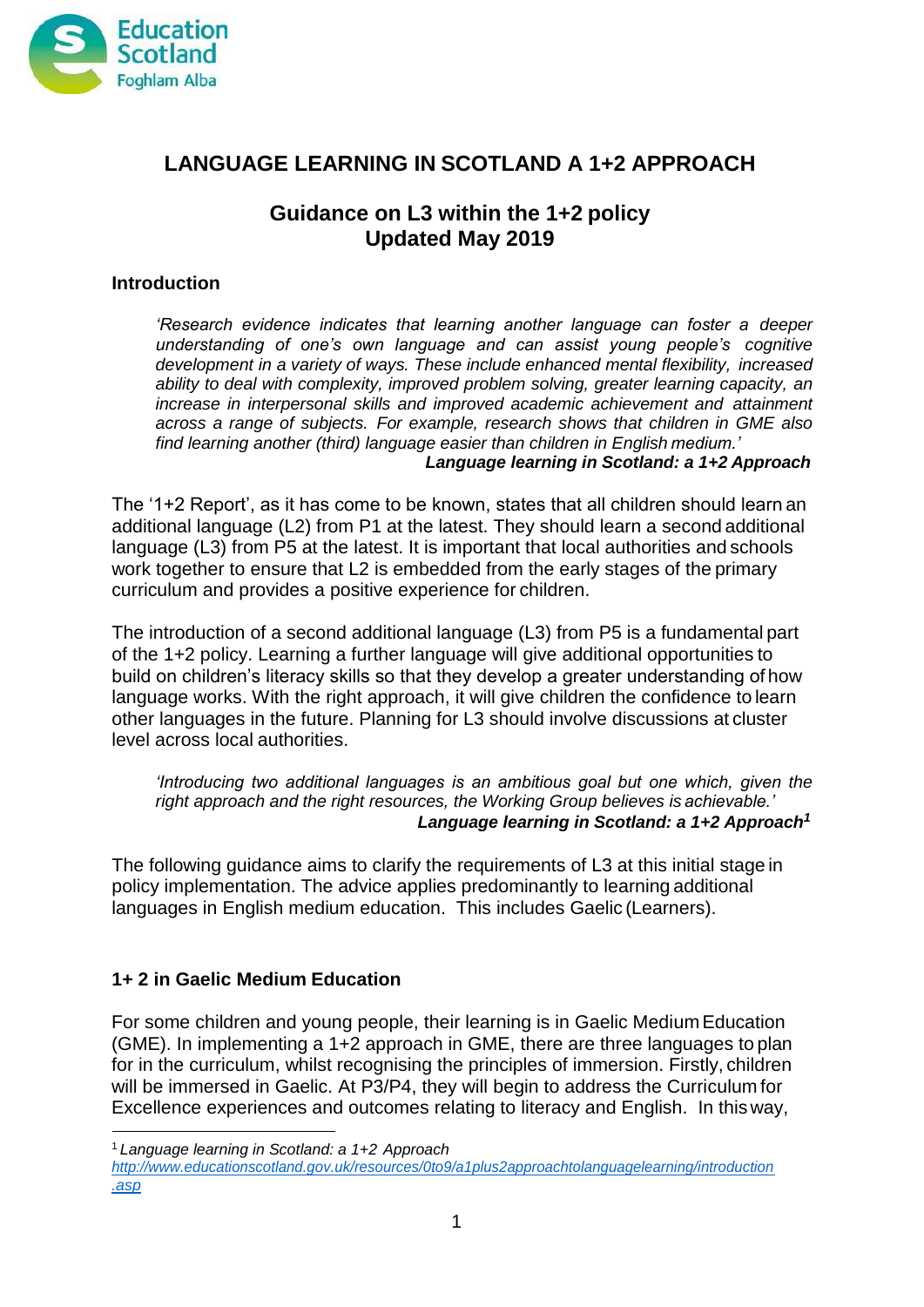

these children will have the opportunity to experience the benefits of bilingualism.As expected within the 1+2 approach, they will have the potential to develop skills, knowledge and an understanding of how languages work. These transferable skills will assist them in their learning of the second additional language, L3, to which children learning in GME will be introduced by P5. The pace of learning and progress should be monitored and tracked carefully to ensure learning that is challenging, sets high expectations and meets children's particular needs. During S1 to S3, young people should have opportunities to continue learning this second additional language, L3, along with English and Gàidhlig, as part of a progressive experience. For further advice, please read the Education Scotland publication[,The](http://www.educationscotland.gov.uk/resources/g/gaeliceducation/gme.asp?strReferringChannel=resources&strReferringPageID=tcm%3A4-825704-64) [Role of Gaelic Education 3-18 in 'Language Learning in Scotland: A 1+2Approach'](http://www.educationscotland.gov.uk/resources/g/gaeliceducation/gme.asp?strReferringChannel=resources&strReferringPageID=tcm%3A4-825704-64) [http://www.educationscotland.gov.uk/Images/TheRoleofGaelicEducation\\_tcm4-](http://www.educationscotland.gov.uk/Images/TheRoleofGaelicEducation_tcm4-824305.pdf) [824305.pdf](http://www.educationscotland.gov.uk/Images/TheRoleofGaelicEducation_tcm4-824305.pdf)

### **L3 in context**

Primary schools are not restricted in their choice of L3 by what the secondary school can offer. There is no expectation that the secondary school offer the same L3 as was studied at the primary stages, although this would be ideal. However, it is important to see the delivery of L3, both in the primary and the secondary sectors, as part of a cluster approach to 1+2 provision. Secondary staff should know the level of language skills children have developed and the way in which they are accustomed to learn. For example, are children familiar with the use of a bilingual dictionary? Do they know how to skim and scan a text for information in the additional languages? Do they listen for key words in an oral text? Can they read clearly and present their work orally to an audience? With this knowledge, the secondary school can build on these generic skills.

*'It is important that the introduction of the L2 and L3 languages be seen holistically within the school's development of the curriculum, and not as an 'add on', which is how the introduction of language teaching at the primary stages has sometimes been seen in the past*.'

#### *Language learning in Scotland: a 1+2 Approach*

Seeing languages as part of the development of generic language skills helps us make links with literacy development, even where children cannot learn the same L3 over the whole of P5 to P7 and into the secondary school. No language learning should be seen in isolation.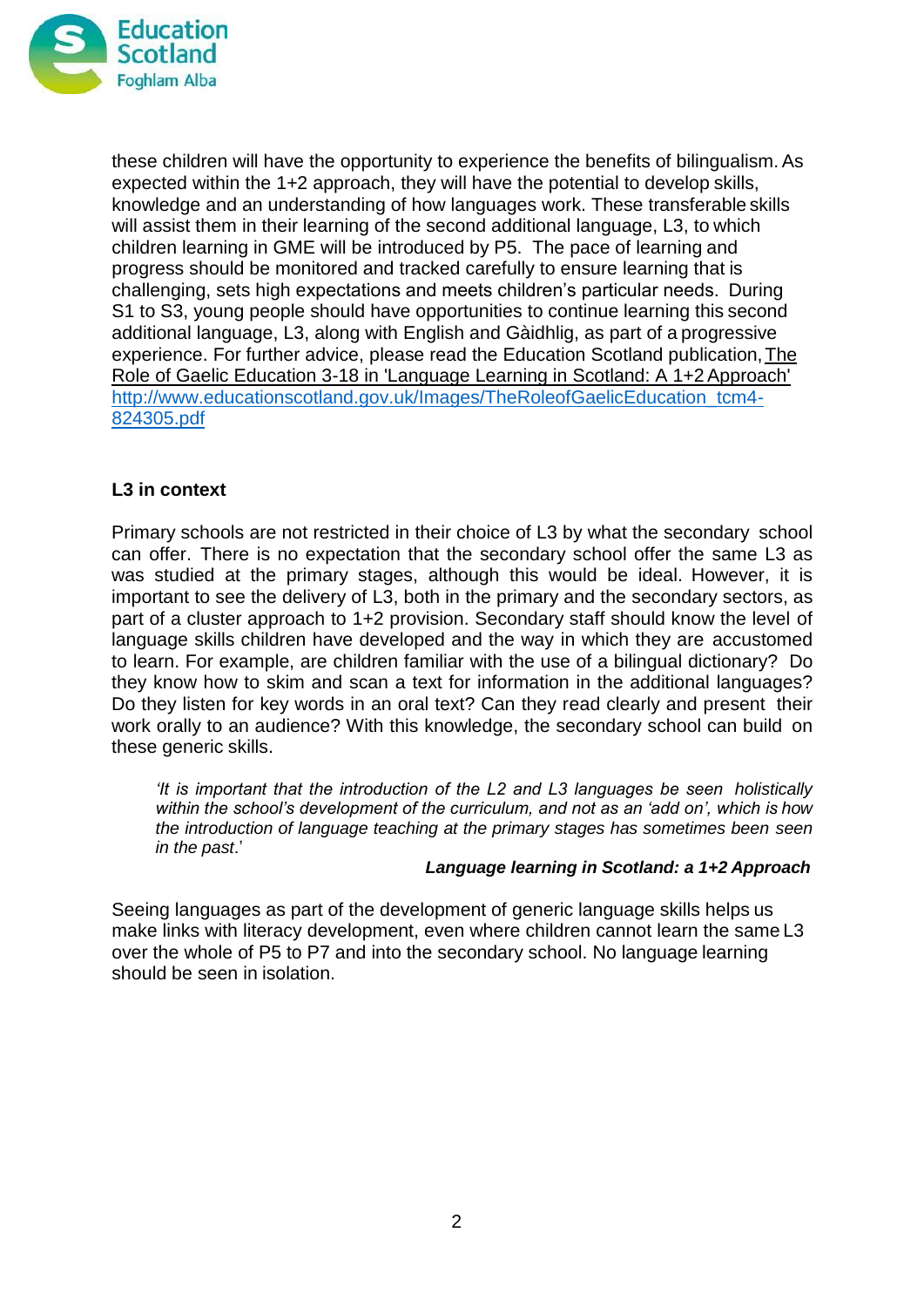

# **1 + 2: Building skills in language learning**



L3 From P5 at the latest

#### **\* Knowledge about language**

P1 to S3

 $L2$ 

#### **There should be a focus on:**

- continuity and depth for the first additional language (L2);
- building on skills and strategies in the significant aspects of language learning: talking, listening, reading and writing, along with knowledge of how language works, for all languages learned;
- building confidence in the ability to learn any language and an interest in doing so;
- developing cultural knowledge of our own and other countries; and
- seeing the connections between different languages and how they link with the mother tongue.

# **Building skills and capacity for the future**

#### **Which language?**

The 1+2 report does not stipulate which language should be studied for L2 or L3. There are more restrictions on the choice of L2 since it must be a language which children can continue to study at secondary school to the level of a National Qualification. For L3 however, there are no such restrictions in terms of continuity into the secondary school. Moreover, it is not realistic to expect that all primary teachers be trained to deliver an in-depth experience of two languages, particularly at this stage in the development of the policy. Allowing primary schools to choose their L3 gives scope for schools to deliver a language which suits their local circumstances and allows them to capitalise on available resources. For example, a number of schools have experimented with support from native speakers, working with the primary teacher, to deliver another language. Other schools have enlisted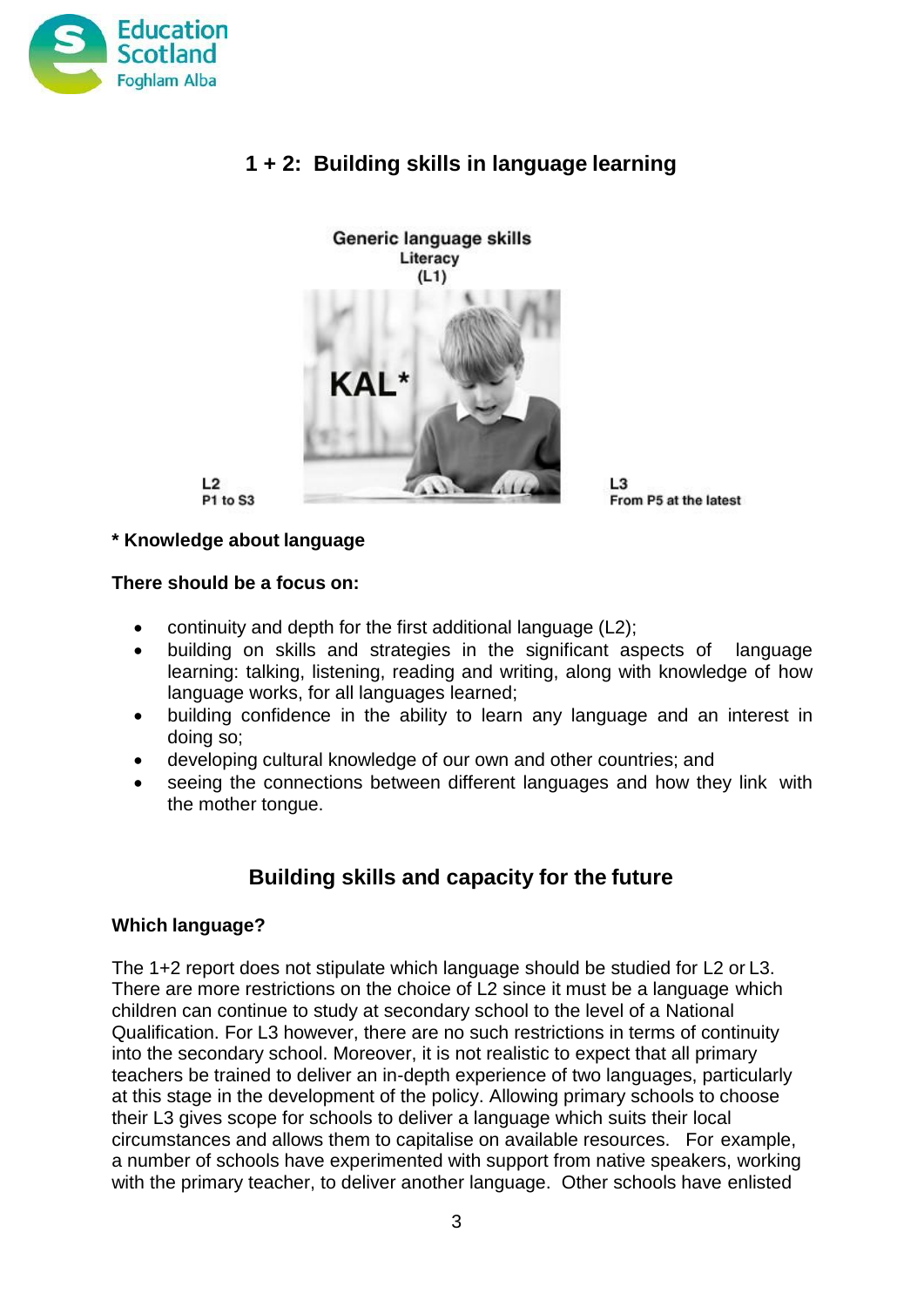

the support of a native Chinese teacher of Mandarin through the Confucius Hub network. This has the additional bonus of presenting a living example of the culture of another country. In the same way, local authorities which have modern language assistants (MLAs) have the opportunity to devote some of the assistants' time to the primary sector.

*'The languages spoken increasingly in communities throughout Scotland offer schools and learners the chance to learn more about their own and other cultures.' Language learning in Scotland: a 1+2 Approach*

Learning about other cultures is, of course, a part of language learning. However, it is not intended that learning L3 should mean lessons in culture only, with a few words of language added in. Rather, learning about the culture should be integrated naturally into language learning. The key objective is learning the language.

# **L3 in the primary sector**

#### **How may L3 be delivered?**

What does *Language learning in Scotland: a 1+2 Approach* say? Considerthe following extracts from the report.

*'Schools should consider how native or fluent speakers of additional languages with appropriate skills could be deployed to support the work of teachers.'*

*'The use of a planned interdisciplinary approach and aspects of citizenship and international education would be one way of introducing the L3 language. Increasing use of planned interdisciplinary learning (one of the four contexts for learning within CfE) can facilitate learning about aspects of other countries across the curriculum. In primary schools for example, projects about other countries can involve aspects of language, geography, history, environmental studies and the expressive arts, together with health and wellbeing. The other country can become a focus for learning across the school. Similarly, a focus on Scotland can be a pathway to Gaelic and Scots.'*

Ideally, children would experience the same L3 from P5 to P7, taught by a trained primary language learning (PLL) teacher and those children would then have the option to choose L2 or L3 at secondary school. However, this will not always be possible for a number of reasons, particularly at the initial stages of introducing the policy requirements. Therefore, at the primary stages, **provided that an L3 is a planned part of the curriculum at P5, P6 and P7**, it may be introduced in anumber of other ways, each of which will have particular benefits. Schools will choose to introduce L3 in a way which suits their own circumstances. The following options represent a possible way forward:

 The same additional language taught over the whole of P5 to P7 through a regular slot each week, in much the same way as an additional language was delivered in the past, with some integration across the school where possible.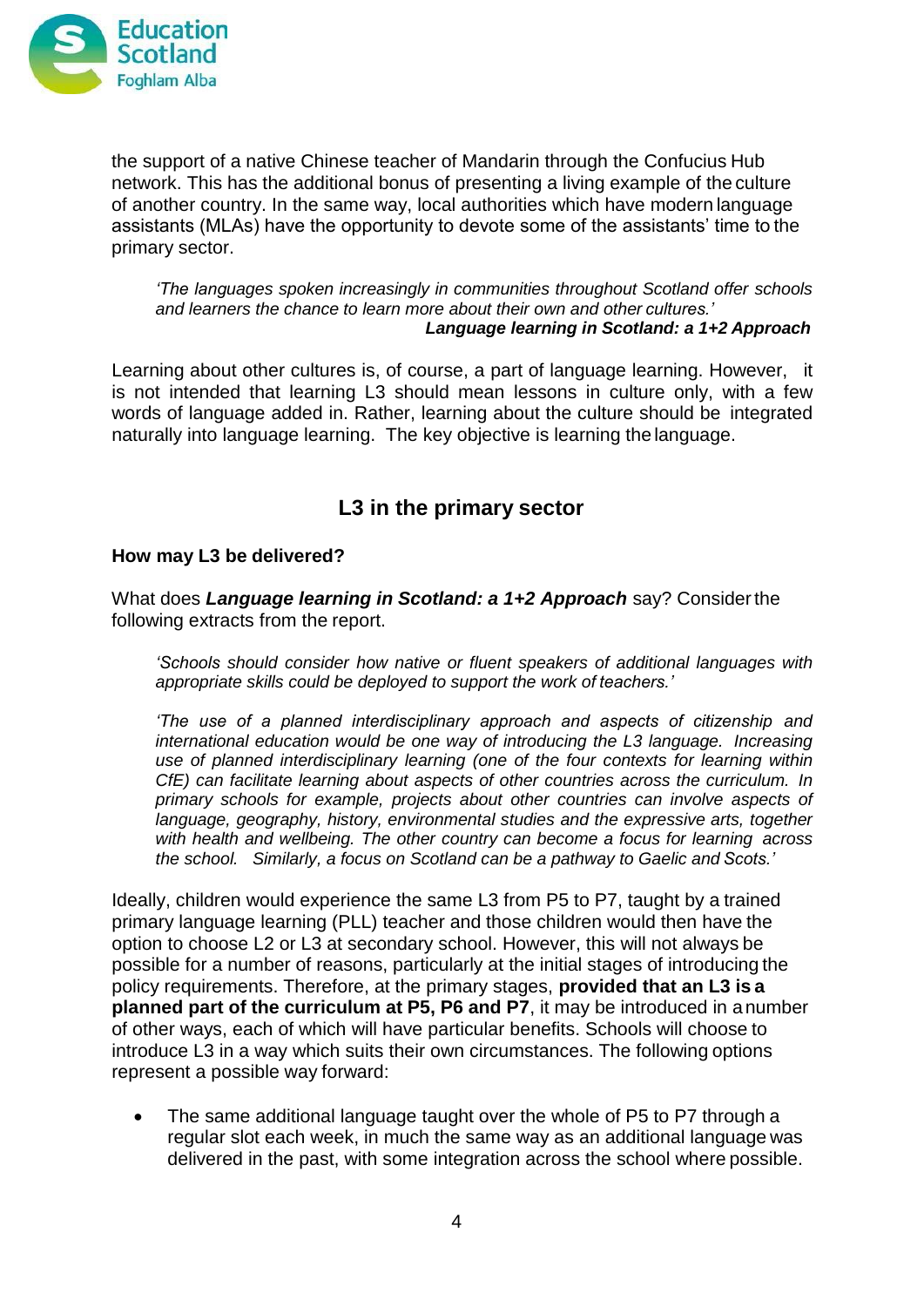

- The same additional language taught over P5-P7, in blocks of time over the three years. In best practice, the L3 would continue to be used where possible between teaching blocks, to maintain those skills.
- An additional language introduced as part of an interdisciplinary (IDL) project over a number of weeks. If this option is chosen, a different L3 may be delivered each year, to fit in with themes being introduced elsewhere in the curriculum. For example, a topic on China would lend itself to the introduction of Mandarin. A topic on Learning about Scotland could lend itself to the study of Gaelic.
- An additional language may be introduced through input over a period of time from the class teacher or from someone else. If this option is chosen, it is possible to introduce a different L3 each year, to fit in with the resources available locally at that time or the themes being delivered. This could be lessons from another teacher in school who is able to teach a different language from the L2, thanks to previous MLPS or GLPS training or a degree qualification for example. It could be through lessons from a Tianjin teacher linked to a Confucius Hub in the local area. It could be input from a languages specialist at the associated secondary school. It could be through input from a native speaker such as a MLA, a parent or a university student. All of these would be working with the class teacher who would often be learning along with the children.

In recent years, there have been projects involving native speaker university students working in schools in the surrounding areas to introduce their language to children. There are clear guidelines to follow if this route is chosen. More information on this can be found in the Education Scotland report on the early learning of Chinese project in East Lothian.

[http://www.scilt.org.uk/Portals/24/Library/news/2014/November/East%20Lothian%20](http://www.scilt.org.uk/Portals/24/Library/news/2014/November/East%20Lothian%20Early%20Chinese%20Learning%20Project%20final.pdf) [Early%20Chinese%20Learning%20Project%20final.pdf](http://www.scilt.org.uk/Portals/24/Library/news/2014/November/East%20Lothian%20Early%20Chinese%20Learning%20Project%20final.pdf)

A big change in thinking for primary language learning has been the integration of the language into the life of the school and the rest of the curriculum. To achieve this fully with two languages is demanding. At which point would the teacher use L3 instead of L2 for taking the lunch choices or taking about colour in art for example? It may be appropriate to view the L3 as the language which is studied at certain times in the week. During those times, teachers would make every effort to use the language throughout the lesson for praise, classroom instructions and so on. Forthe rest of the week, teachers could continue to use L2 as the integrated language. However, flexibility around the use of the two languages is essential and teachers will decide, in their own context, which language to use in particular circumstances across the curriculum.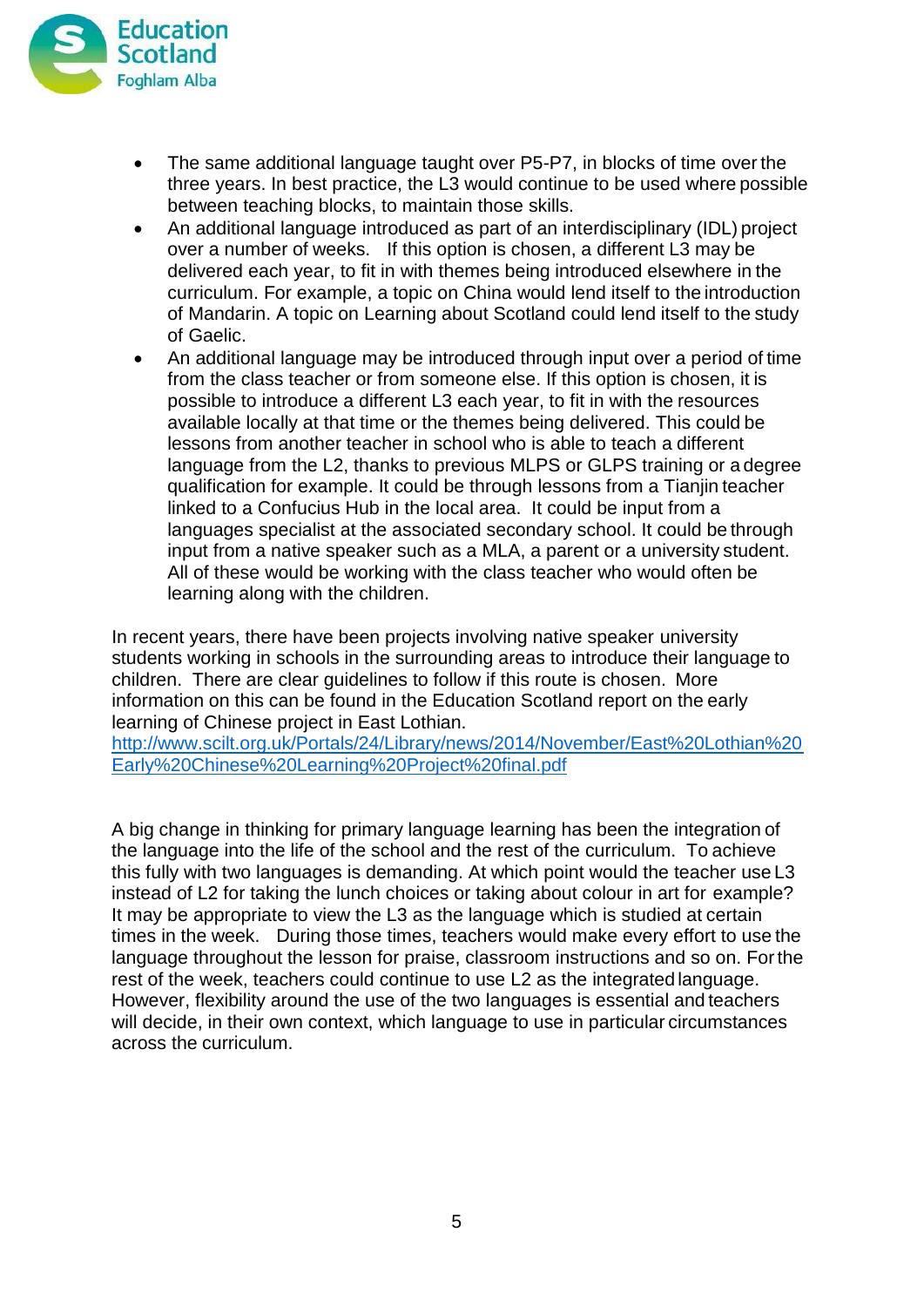

### **How much language should be delivered?**

Once again, what does the *Language learning in Scotland: a 1+2 Approach* report say?

*'The ability to take part in a few simple transactions, enjoy listening to a song in another language and understand some personal information, for example, would be meaningful and achievable. While the depth of L3 language learning will be less than that relating to L2, it is important that the quality of the language experience for pupils should be high with appropriate progression for the learner.'*

*Language learning in Scotland: a 1+2 Approach*

Where L3 is introduced through an insert, an interdisciplinary project, or input from a native or fluent speaker working with the class teacher, particularly where the language is different each year, less depth would be expected. However, what is not acceptable is an input where children learn a lot about the culture of the country but are restricted to saying a few rote-learned words or phrases in the language.

The following guidelines should apply:

- The experience must be progressive. In other words, children will learn sufficient vocabulary and knowledge of the language to go beyond words and produce sentences.
- Children will continue to build on language learning skills. Examples include working out the meaning of a simple text by using strategies learned through literacy and through the study of L2, and using a bilingual dictionary effectively.
- They will learn to understand and use the language, building skills in talking, listening, reading and basic writing.

#### **What will this level of language look like?**

As a minimum, children should be able to:

- deliver simple sentences orally to talk about themselves, a theme of their choice or a theme they have studied.
- understand simple spoken text in the additional language such as someone talking about their likes and dislikes.
- hold a simple conversation about themselves or perhaps for simple role plays.
- decode a simple text which contains words they do not know, working alone or collaboratively.
- write a few sentences or phrases, with support.

However, the language used with P5 to P7 should be appropriate to their interests, their stage in learning and the literacy and language learning skills already developed. Children at P5 will have a different level of literacy skills from children at P1 and this should be reflected in the language work done at this stage.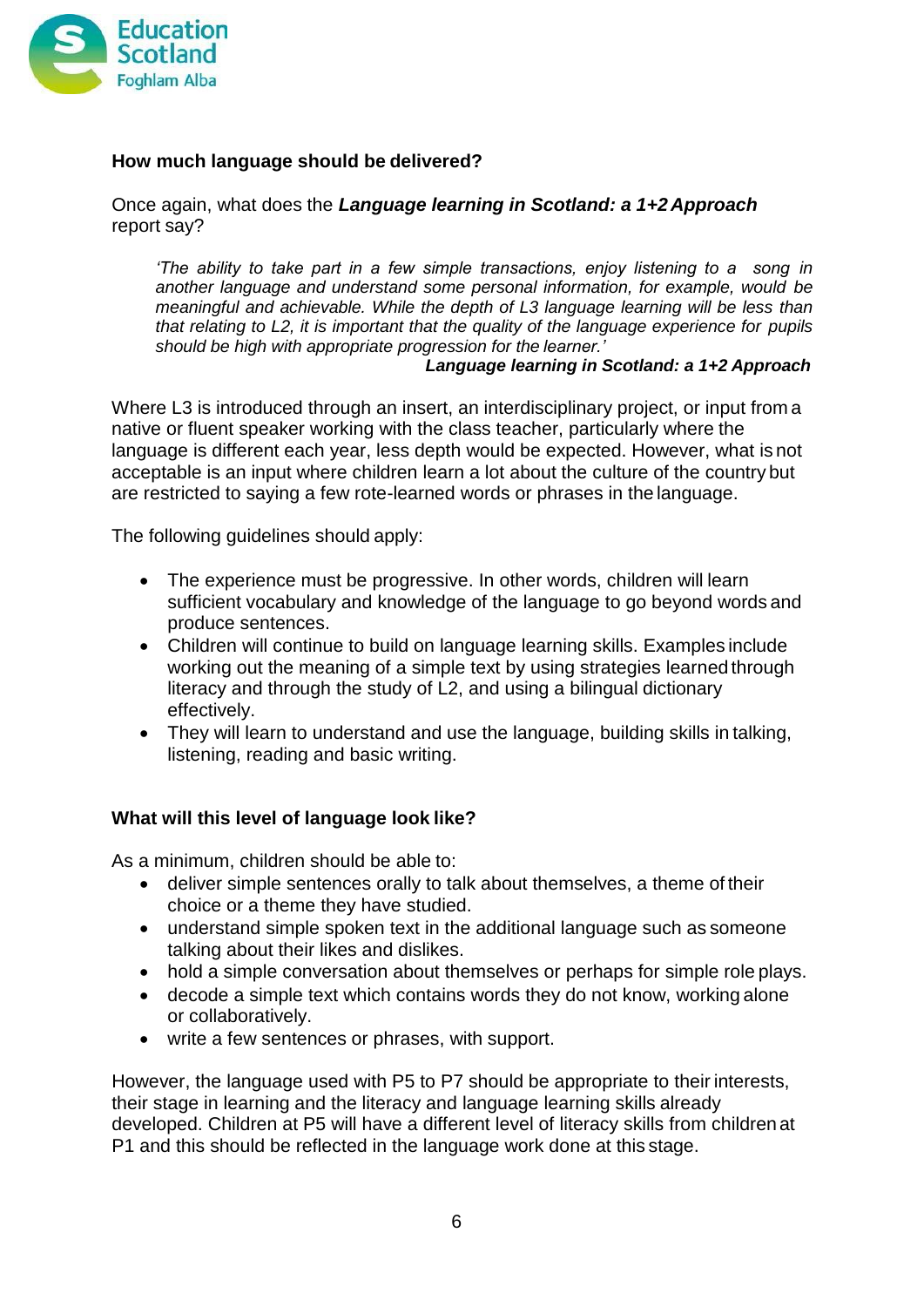

Some schools are planning to deliver the same language as L3 throughout P5 to P7. This would allow secondary schools to offer the L2 or the L3 at S1. For this to be viable however, children should have had the opportunity to achieve at second level in the L3. The expected skills for second level in a modern language are outlined in the Education Scotland framework for primary language learning and in the Education Scotland *Assessing Progress and Achievement in Modern Languages* document, available at the following link.

[Progress and achievement resource -](http://www.educationscotland.gov.uk/learningteachingandassessment/assessment/progressandachievement/professionallearningresource/curriculum/languages/modernlanguages/progress.asp) Modern languages - Learning, teachingand [assessment](http://www.educationscotland.gov.uk/learningteachingandassessment/assessment/progressandachievement/professionallearningresource/curriculum/languages/modernlanguages/progress.asp)

For Gaelic (Learners), please refer to the Education Scotland document *Assessing Progress and Achievement in Gaelic (Learners).* 

*[http://www.educationscotland.gov.uk/learningteachingandassessment/assessment/](http://www.educationscotland.gov.uk/learningteachingandassessment/assessment/progressandachievement/professionallearningresource/curriculum/languages/gaeliclearners/progress.asp) [p](http://www.educationscotland.gov.uk/learningteachingandassessment/assessment/progressandachievement/professionallearningresource/curriculum/languages/gaeliclearners/progress.asp)*

*[rogressandachievement/professionallearningresource/curriculum/languages/gaelicl](http://www.educationscotland.gov.uk/learningteachingandassessment/assessment/progressandachievement/professionallearningresource/curriculum/languages/gaeliclearners/progress.asp) [e](http://www.educationscotland.gov.uk/learningteachingandassessment/assessment/progressandachievement/professionallearningresource/curriculum/languages/gaeliclearners/progress.asp) [arners/progress.asp](http://www.educationscotland.gov.uk/learningteachingandassessment/assessment/progressandachievement/professionallearningresource/curriculum/languages/gaeliclearners/progress.asp)*

# **L3 in the secondary sector**

*'In terms of the L3 language, a number of approaches are possible besides a full subject option. For example, during the broad general education a new language could be taken forward through a carefully planned interdisciplinary approach, or through an elective or enrichment activity which runs for all or part of the session. These options should be introduced in a way that allows for genuine progression in L3, which would ideally be the third language children had learned in primary school. The L3 language could thereafter be studied for certification purposes within the senior phase, based on learner choice. Such certification need not mean a full SQA course.'* Language learning in Scotland: a 1+2 Approach

#### **Who will deliver and how?**

At the secondary stages, young people should be taught by a suitably qualified languages specialist. However, in some circumstances, where the input is not intended to lead to a qualification, it may also be appropriate to make use of native/fluent speakers, often working with the languages specialist, to introduce another language. This would include the use of a Tianjin teacher through the Confucius Hub initiative or a German Educational Trainee teacher for example.

Ideally, as noted for the primary stages, children would experience the same L3 from P5 to P7 and those children would then have the option to choose L2 or L3 at secondary school. The language not chosen for study at this stage could be picked up again at some point during the broad general education (BGE) or during the senior phase. However, this will not always be possible, particularly at the initial stages of introducing the policy requirements in full. Therefore, in the secondary sector, L3 may be delivered in a range of ways, provided that an L3 is a planned part of the curriculum for all during the broad general education.

At the secondary stages, where the L3 will be taught by a suitably qualified languages teacher, a good amount of language can be introduced and used well, in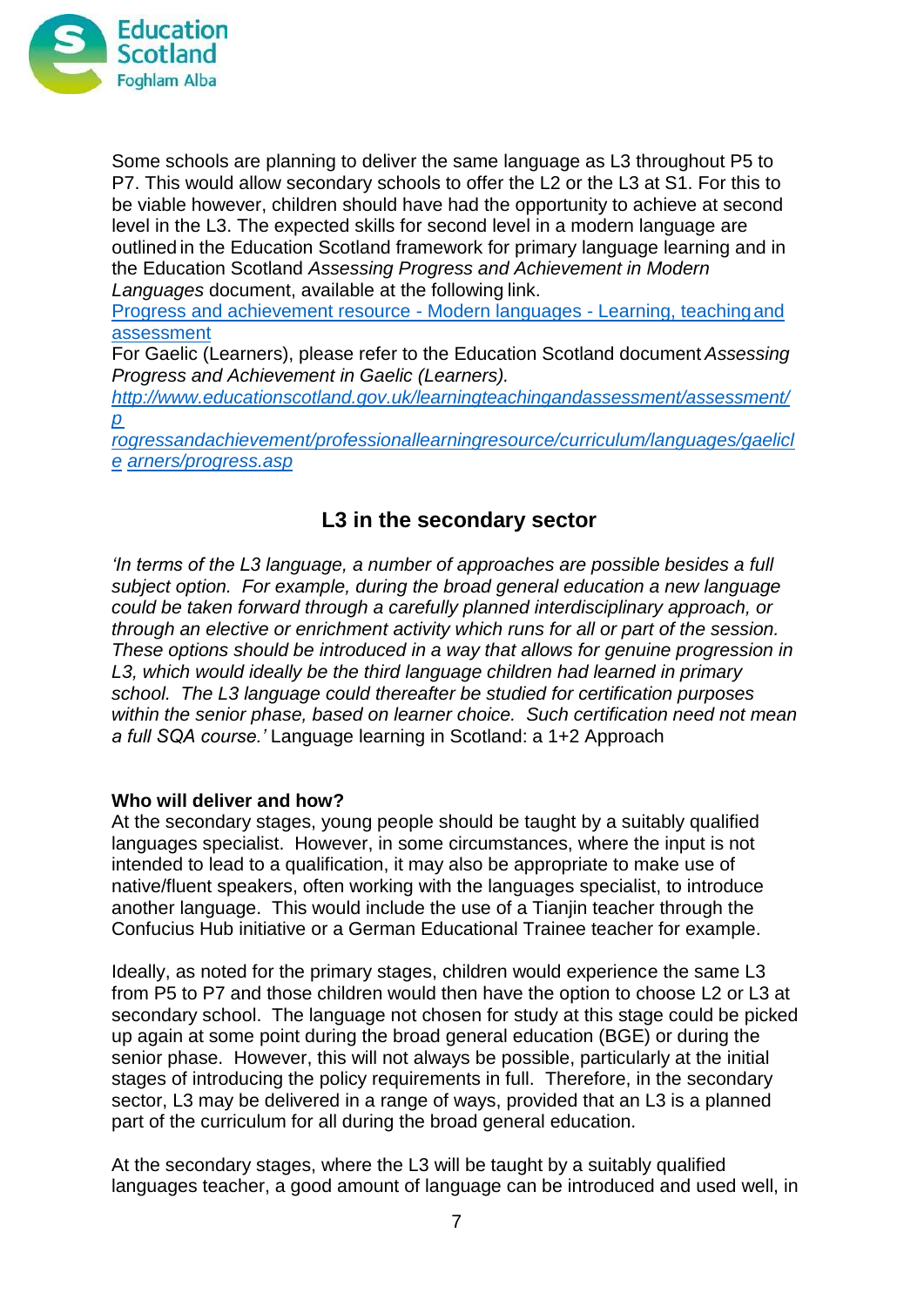

a relatively short period of time. Examples exist of delivering the MLLW award effectively in two periods per week over a year.

An elective lasting for two periods a week over a term may still provide a meaningful, progressive experience, particularly if it links in to other areas of the curriculum, as described earlier.

What would not be acceptable is an input which does not go beyond word level and which focuses mainly on developing knowledge of the culture of the language. The main focus has to be on learning to use the language in a meaningful way, while at the same time building confidence in learning other languages.

Whichever model is chosen for the delivery of L3, there should be clear objectives for what the course or programme aims to deliver in terms of skills and knowledge about language, within context. Planning should ensure that these objectives can be achieved and that young people have the opportunity to develop all four skills. In this way, the L3 experience can be challenging, meaningful and enjoyable.

Secondary schools will choose to introduce L3 in a way which suits their own circumstances. The following options represent a possible way forward:

- L3 as a full option to study a second language throughout S3. Through this option, young people would be aiming for a National Qualification in the senior phase.
- L3 as an elective, insert or 'masterclass' at any stage over the broad general education.
- L3 as part of an IDL project at any stage over the broad general education. This is arguably more difficult to organise at the secondary stages and to give sufficient time to study of the language, however such a project may fit in well with the school's IDL programme.
- In schools where there is *sufficient time allocation for the L2*  $*$ , the L3 could be taught over a block of time, for example over a term, within which one period per week from L2 time would be given over to the L3. Careful planning of a progressive experience would be essential, to ensure that the learning is meaningful. This could be supported by online resources to support any catch up.
- In schools where there is an elective programme within the broad general education, it would not be necessary to take this time from the L2.

*\* By 'sufficient time' for L2, we mean a model where there is an appropriate time allocation that allows young people to develop the skills required to achieve Third and Fourth levels in the language ; this time allocation should also allow learners to experience enrichment activities around the culture of the language.*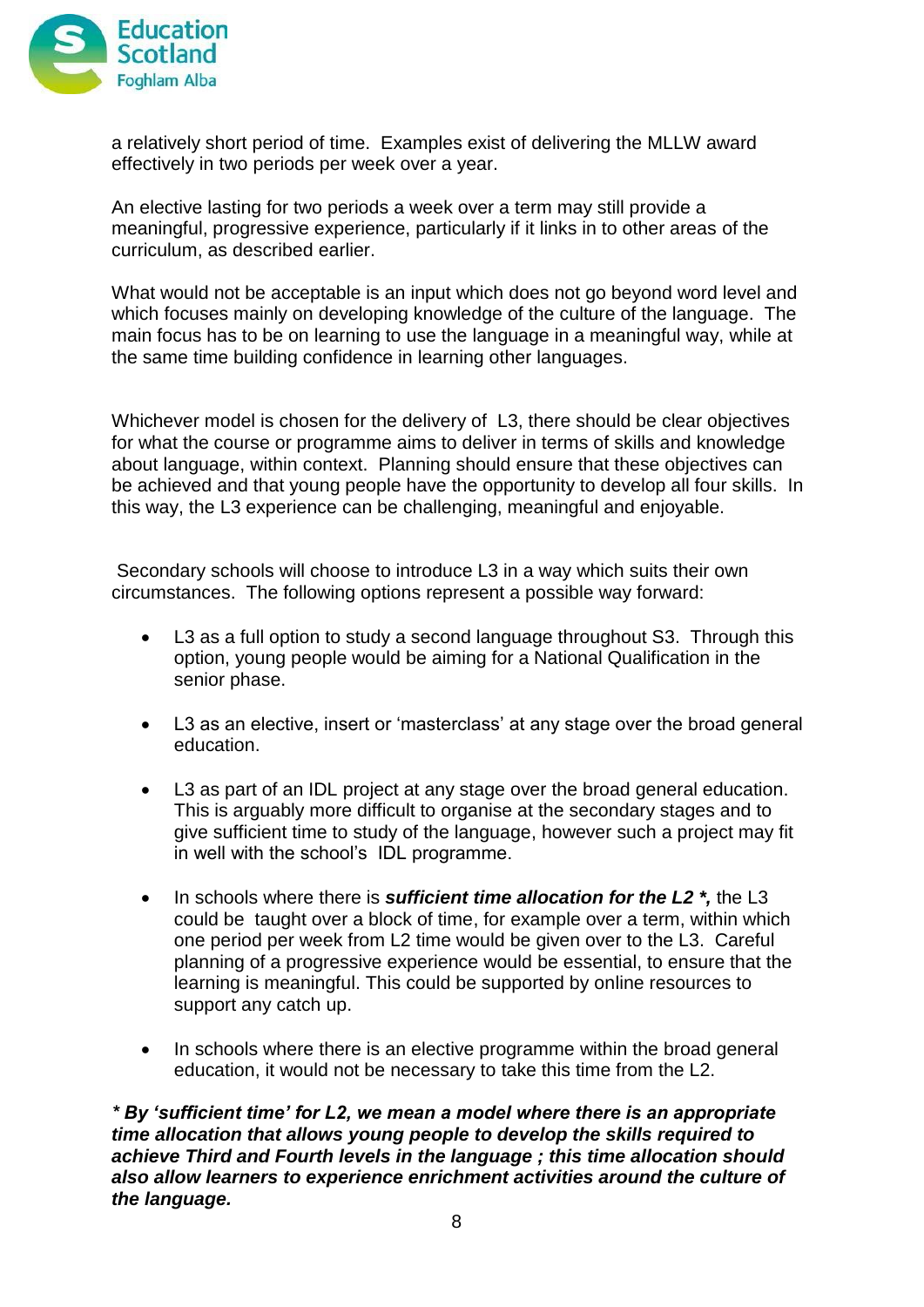

The following scenarios might be useful for schools when planning for the L3 entitlement:

### **Scenario 1**

- Learners have L2 French P1-P7 and L3 German, P5-P7 (in depth, approaching second level, therefore can be the chosen language for S1) ;
- In S1 and S2, they continue to learn either French or German;
- During S1 or S2 (S2 would be the preferred time, given specialisation at S3), they have a block of learning of the L3, in French or German *or other*. The time for this comes from either the allocation of period(s) for elective courses, or , where there *is a sufficient period allocation for L2,* a period of this time is used ; and
- In S3, they continue with the L2 and can study the L3 as a full option.

### **Scenario 2**

- Learners have L2 French P1-P7. The L3 is German, but is not an in-depth experience, therefore would not allow for a choice of language at S1;
- $\bullet$  In S1 and S2 they take French as the L2 ;
- During S1 or S2 (S2 would be the preferred time, given specialisation at S3), they have a block of learning of the L3, in German *or other*. The time for this comes from either the allocation of period(s) for elective courses, or , where there *is a sufficient period allocation for L2,* a period of this time is used ; and
- In S3 they continue with the L2 and can study the L3 as a full option.

### **Scenario 3**

- Learners have French P1-P7. L3 consists of Polish, Greek and Japanese which are not available at the secondary school;
- In S1 and S2 they take French as the L2 ;
- During S1 or S2 (S2 would be the preferred time given specialisation at S3), a block of learning of an L3, in another language The time for this comes from either the allocation of period(s) for elective courses, or , where there *is a sufficient period allocation for L2,* a period of this time is used ; and
- In S3 they continue with the L2 and can study the L3 as a full option.

In all three of these scenarios, there would be an opportunity in the senior phase for learners to continue with both L2 and L3.

It is important to encourage schools to offer a second language experience in the senior phase, where there is often more flexibility in the timetable.

Whichever option is chosen, it must be the case that, at some point in their broad general education, all young people continue with some study of an L3 from the primary school, or are introduced to a different additional language. This does not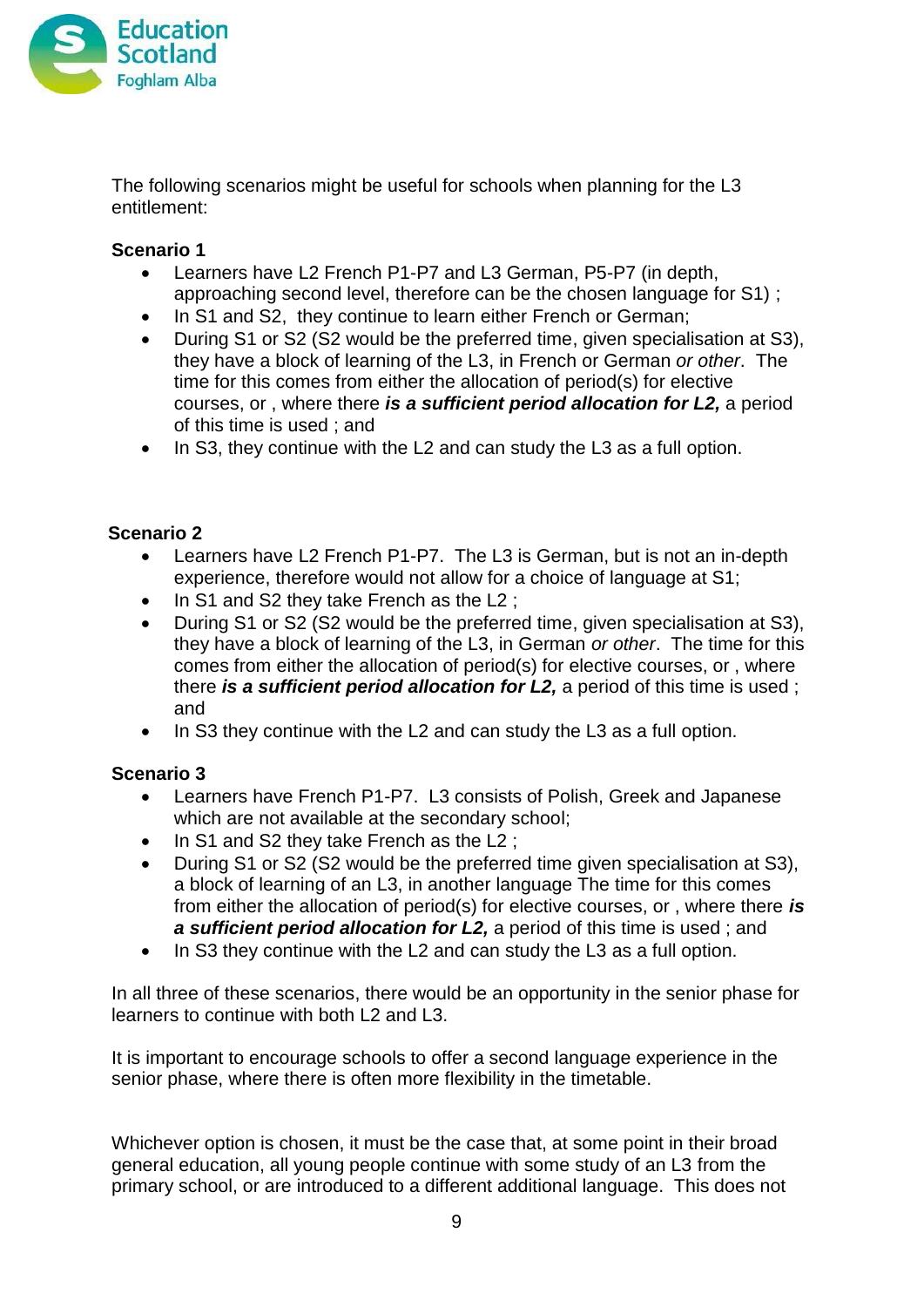

mean that all young people have to study two languages in full over the whole of S1 to S3. It does mean that care must be taken in studying each young person's developing profile over this time, to ensure that it includes study of an L3 at some stage. This is both realistic and achievable. It will build on the language skills developed at the primary and secondary stages and ensure that young people can continue to develop confidence in learning other languages.

However, the following advice from the 1+2 Working Group remains important:

*'While the Working Group believes that this second language should be introduced in a way that allows for genuine progression in language acquisition, this does not necessarily mean to the same degree of depth as the first language. It is important that the introduction of a second additional language does not undermine pupil progress in the L2 language.'* Language learning in Scotland: a 1+2 Approach.

In other words, care must be taken to ensure that the introduction of the L3 still allows for sufficient depth of learning in the L2, so that learners have a strong platform to achieving well at National Qualifications.

#### **How much language should be delivered?**

The 1+2 report is clear in stating that the L3 does not have to be studied to the same depth as L2. However, as with L3 at the primary stages, it should still be a meaningful experience offering appropriate progression for the learner.

It is a valid exercise to introduce study of an additional language during the broad general education, even without accreditation, particularly if the study encourages young people to return to that language at some point in the senior phase. However, where possible, accreditation of additional language study would be a welcome addition to a young person's portfolio of achievements. For example, it is quite possible for young people to achieve a Modern Languages for Life and Work (MLLW) award or a Scottish Studies award for those studying Gaelic, at S3, through an insert or elective.

At the secondary stages, the same basic principles apply as at the primary stages:

- The experience must be progressive. In other words, young people will learn sufficient vocabulary and knowledge of the language to go beyond words and produce sentences.
- Learners will continue to build on language learning skills. Examples include working out the meaning of texts by using strategies learned through literacy and through the study of L2, and being able to pick out key words and respond appropriately in a conversation where unknown words are used.
- They will learn to understand and use the language, building skills in talking, listening, reading and basic writing.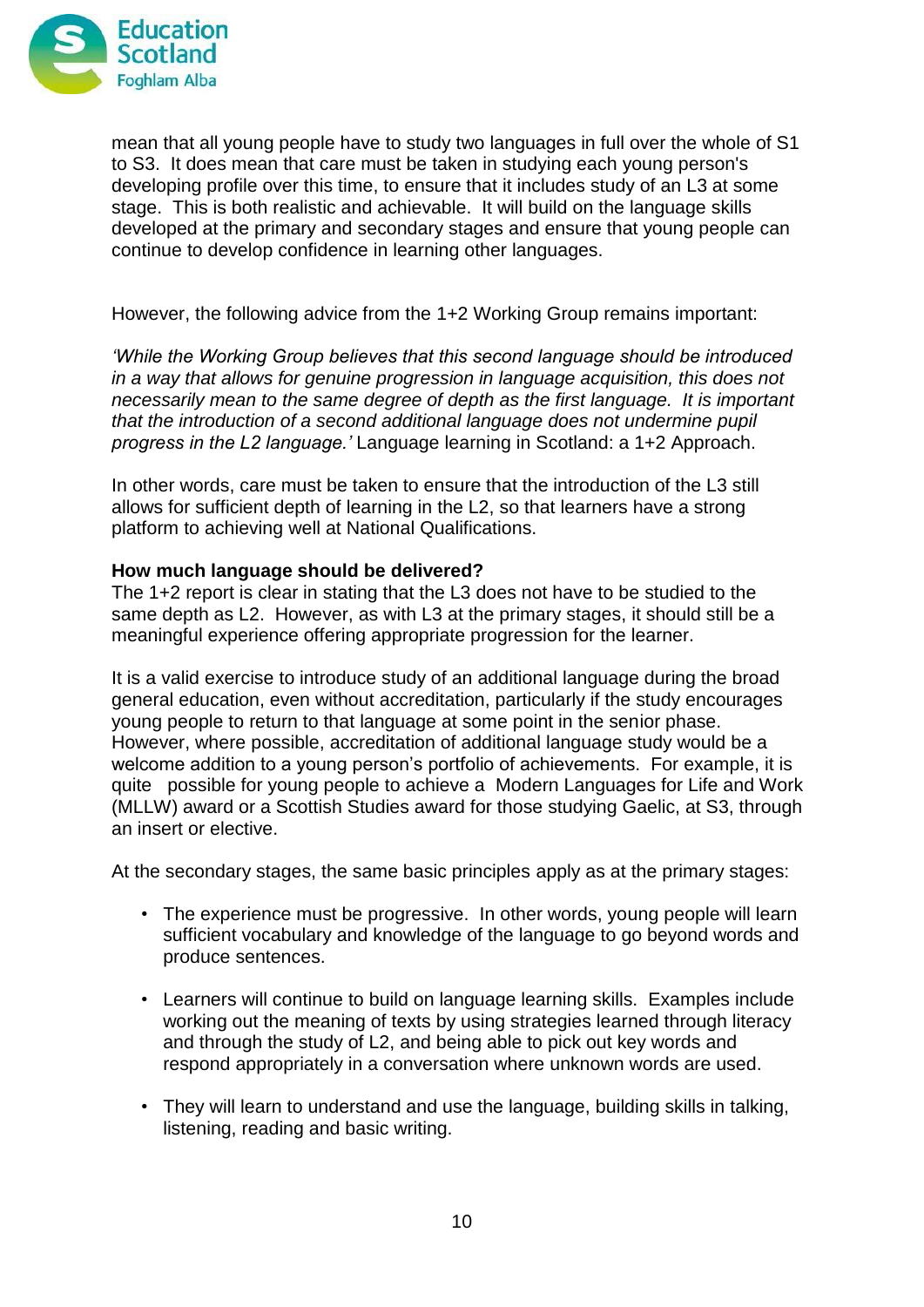

# **Sample case studies**

### **What might L3 look like?**

What is clear is that there are many ways in which L3 may be delivered successfully. However, clear aims and careful planning need to accompany all initiatives. It may be helpful to consider the following sample case studies and reflect on a number of questions:

- Are the language learning aims of the project clear and challenging enough?
- Will children receive a progressive experience in terms of knowledge about language and vocabulary?
- Will they develop their language skills, building on their literacy and L2 language skills?
- Will they be able to talk, listen, read and write in L3, albeit at a basic level?
- Will they learn about the country or countries where the language is spoken?
- To what extent are children and young people building on prior learning?

#### **Sample primary case studies**

*Please note that these case studies are hypothetical and that real case studies will be published online as they become available.*

**1.** A term of Polish with support from parents who are native Polish speakers. Children engage in an investigative project on Poland, learning to talk about themselves in Polish and learn to read some short stories in Polish.

*This sounds promising but it is not clear how much input there was. In other words, a term sounds good but was the language delivered regularly overthat time and for how long each time? Was it reinforced at all when the parent was not there?*

*It is clear that the children would learn about the culture of the country. It is also clear that they would develop talking, listening and reading skills. In order to do this, they would usefully use and develop existing language skills. It would also be expected that the children would develop their knowledge about language and their vocabulary in order to talk about themselves and read successfully in the language. However, there is no reference to writing.*

**2.** Children investigate Chinese culture and learn to say numbers, greetings and some Chinese words for food as part of a four-week interdisciplinary project covering language, geography and health and wellbeing.

*In this instance, we can be clear that this input would not fulfil the criteria for a successful L3. Four weeks of anything less than intensive language work is unlikely to achieve sufficient progression in the language. Moreover, children*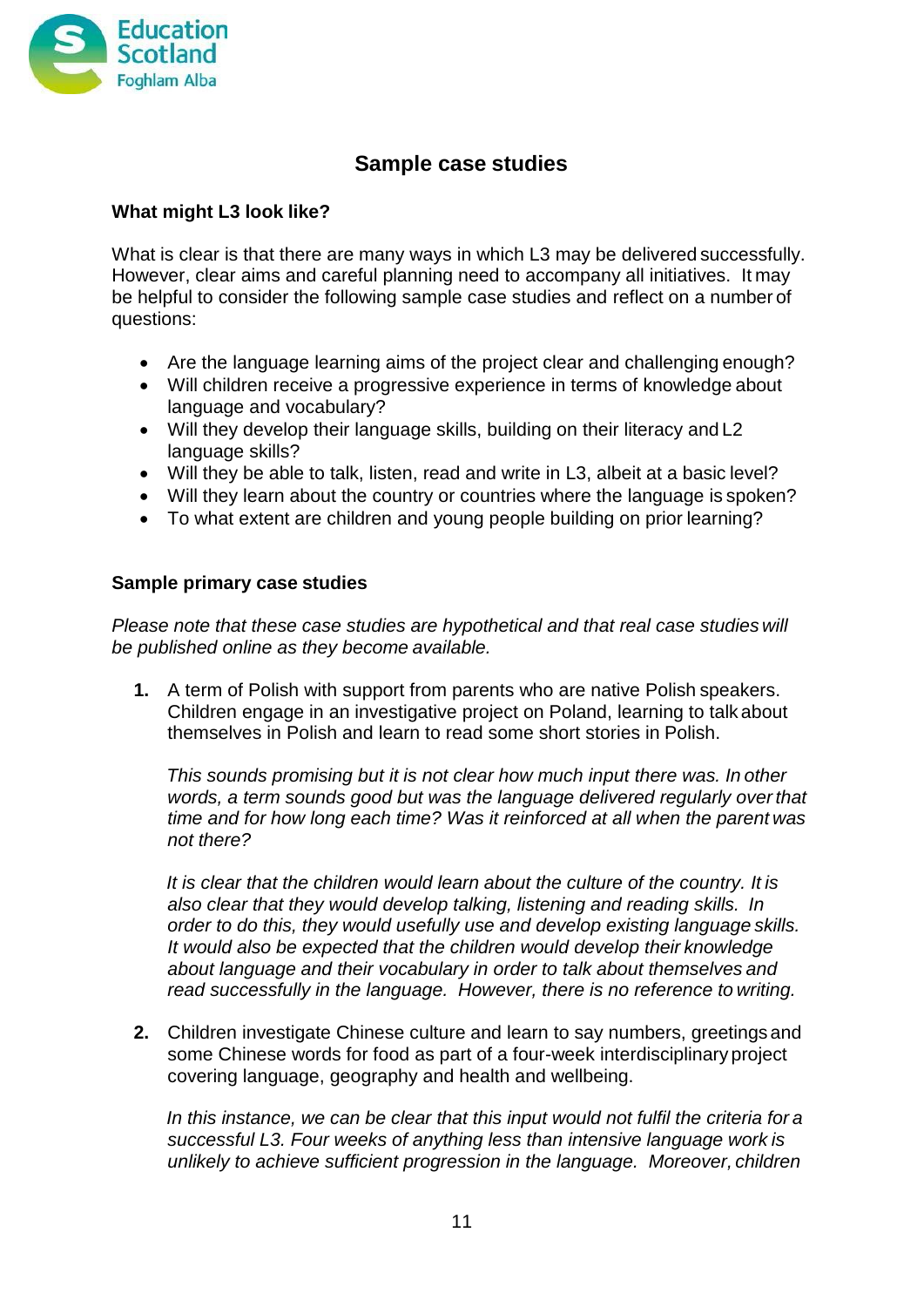

*do not appear to be going beyond word level, and fairly basic word level at that.*

**3.** Children are learning French from P1 to P7. They are learning Spanish from P4 to P7 because there are enough trained teachers in the school.

*This sounds like a thorough introduction of L3. There are sufficient trained teachers in the school to introduce a second language from P4 onwards. It does not say that the class teacher will be teaching the class and that may not be the case. This is perfectly acceptable for L3. The input may be every week over the whole of this time or in blocks of time, for example. Again, this is acceptable. With appropriate planning, there is ample scope here to provide a meaningful experience of a second additional language.*

**4.** Children are learning Spanish before going on a trip to Spain. They learn some facts about Spanish culture, learn to give personal information and talk about their likes and dislikes. They use their knowledge of decoding texts to work out some fairy stories in Spanish.

*In this example, we do not have enough information to evaluate this proposal. There is no indication of the time being allocated to this. Is it a fortnight before going to Spain for example, or a term?*

*What is positive is that the children are learning to use sentences and to hold a simple conversation. They are also learning to read stories of interest, with unknown vocabulary. With more information about the amount of language covered and about what the children can do, we could come to a judgement.*

**5.** For L3, a primary school has planned a P5 to P7 programme, consisting of an annual input on learning Gaelic which is delivered by Fèisgoil<sup>[2](#page-11-0)</sup>. This focuses on the four language skills. The school has audited its curriculum partners for Gaelic and has identified a Gaelic group who will do some singing with the children. Another partner will do some language learning which builds on the work of Fèisgoil. The school has also linked to a neighbouring Gaelic Medium school with the result that one of their senior pupils is doing a weekly session with groups of children where they do language games.

*This is a good example of using partners alongside teachers to help provide Gaelic learning. There is some reference to planning for progression but this would have to be checked further to ensure coherence in children's learning. The use of a senior pupil is a commendable example of giving back toGaelic Education while focusing on developing the skills of the senior pupil.*

**6.** Children are studying Gaelic (Learners) as their L2 from P1 to P7. The school has organised its non-contact time for their teachers to enable an MLPS

<span id="page-11-0"></span><sup>2</sup> Fèisean nan Gàidheal has launched a service - Fèisgoil - to deliver language, music, arts and cultural services to schools, local authorities, public bodies and community groups across Scotland. http://www.feisean.org/en/feisgoil/informat[ion.phphtt](http://www.feisean.org/en/feisgoil/information.php)p://[www.feisean.org/en/feisgoil/information.php](http://www.feisean.org/en/feisgoil/information.php)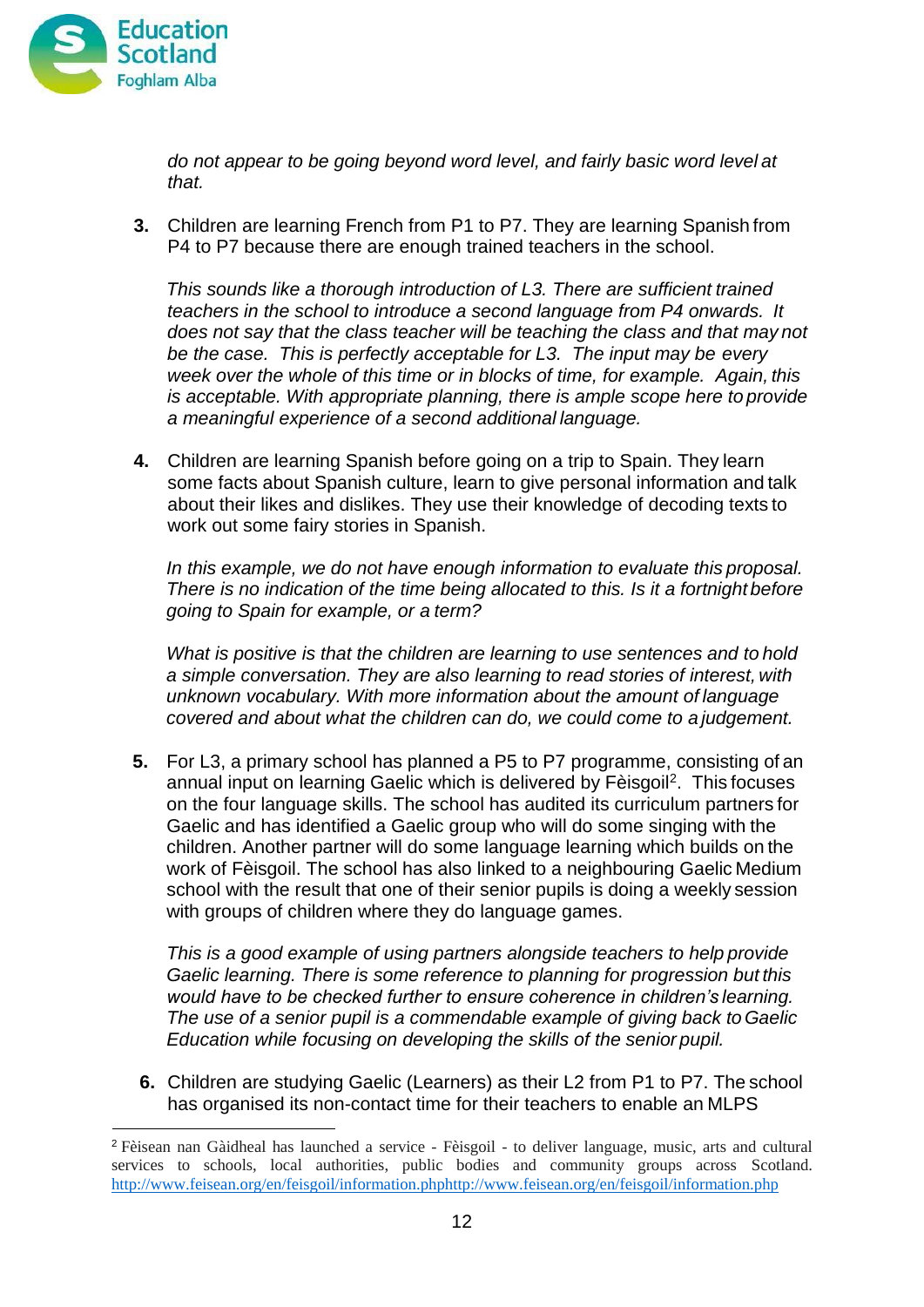

trained teacher to do a weekly lesson of French with each class from P4 to P7.

*This example suggests that the school is planning two additional languages in line with the 1+2 Approach. A trained teacher is introducing a second language from P4 onwards. With appropriate planning, there is ample opportunity here to provide a coherent and progressive experience of a second additional language.*

Time allocation can be a red herring as a long time may be spent delivering very little and, conversely, a lot may be condensed into a shorter period of time. That is why planning for the outcomes to be delivered is so important. However, it is fairly clear that a very short period of time is not going to be able to deliver a sufficient level of skills.

#### **Sample secondary case studies**

*Please note that these case studies are hypothetical and that real case studies will be published online as they become available.*

1. S2 pupils are engaging in a master class lasting 8 weeks. They are taught Spanish in this time by a qualified Spanish teacher.

*We are not clear how much time is allocated to this master class. How many periods does a master class have? One or two perhaps? It is possible to cover quite a substantial amount of language in eight weeks, with a qualified languages teacher, particularly over two periods per week.*

*We would have to know that the language input was progressive and that young people were developing in all four skills. What are the aims of the course? We would hope that the objectives would go beyond the basics of personal information, such as might be covered at S1.*

*What would be useful to young people if they went to the country where the language is spoken? What do they want to learn about? Does the insert correspond to anything happening in school linked to that country, such as an exchange?*

2. S1 pupils are studying Germany in geography. The geography department suggests an interdisciplinary project over 6 weeks, within which the languages staff will teach pupils some basic language to interest them in learning the language later.

*This would not fulfil the requirements of an L3. The focus is very much on a language 'taster', rather than clear objectives for what young people will learn to do in the language. Moreover, there is no indication as to how much time*